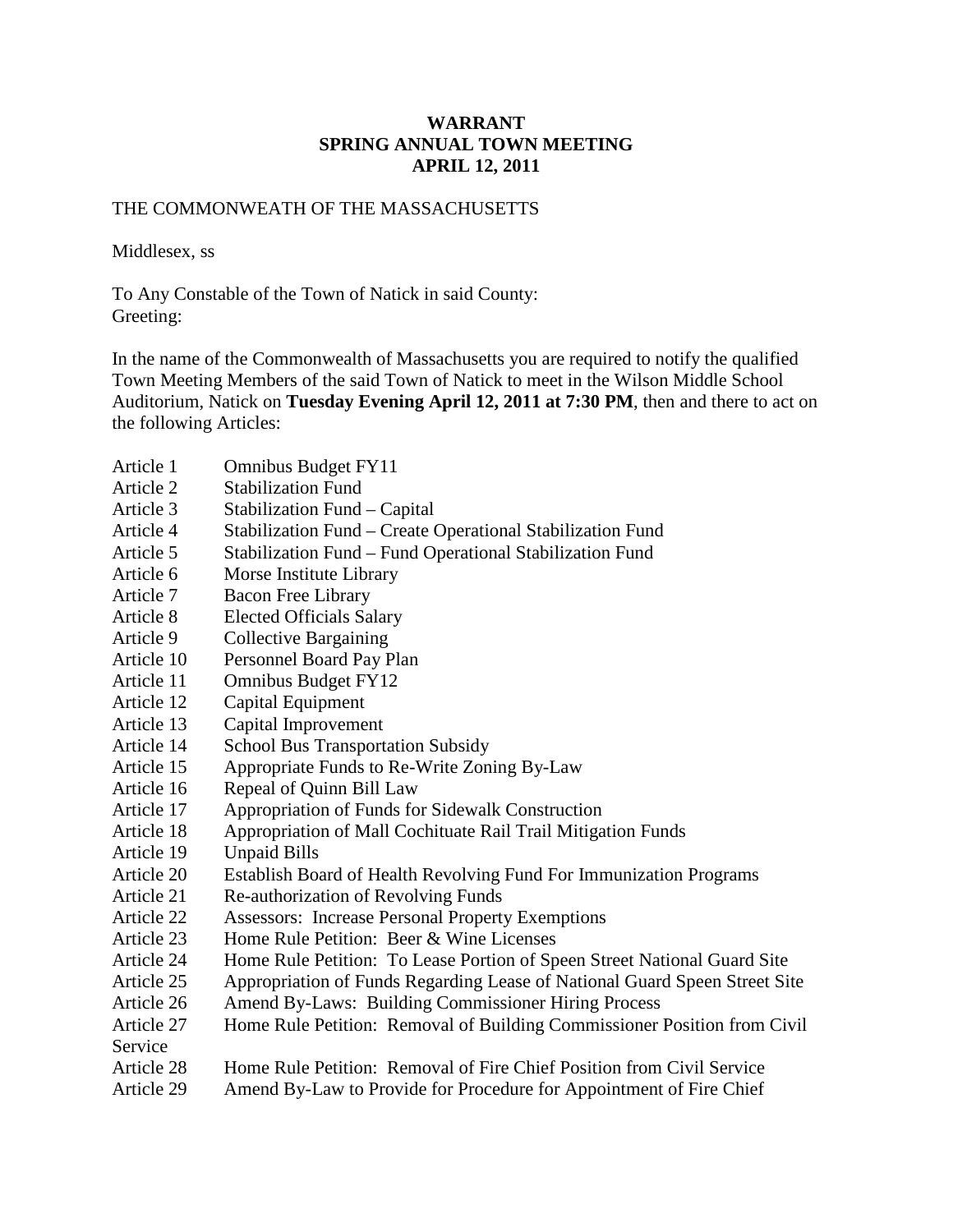- Article 30 Street Acceptance: Main Street
- Article 31 Abandonment of Driveway Easement: College Road
- Article 32 Charter Amendment Regarding Applicability of Civil Service Laws
- Article 33 Amend By-Laws: Allow Town Meeting to Limit Maximum Speaking Time
- Article 34 By-Law Amendment Regarding Applicability of Civil Service Laws
- Article 35 By-Law Amendments Regarding Police Chief Selection Process
- Article 36 Amendments to Personnel By-Law
- Article 37 Amendments to By-Law Article 41 Regarding Disposal of Property
- Article 38 Amend By-Laws: Construction Hours
- Article 39 Amend Zoning By-Laws: Special Permit Granting Authority
- Article 40 Amend Zoning By-Laws: Definitions
- Article 41 Amend Zoning By-Laws: Off-Street Loading and Parking Requirements
- Article 42 Amend By-Laws: Removal of Snow and Ice from Sidewalks
- Article 43 Committee Article

### **ARTICLE 1 Fiscal 2011 Omnibus Budget (Town Administrator)**

To determine what sum or sums of money the Town will appropriate and raise, or transfer from available funds, for the operation of the government of the Town of Natick, including debt and interest, during Fiscal Year 2011 (July 1, 2010 through June 30, 2011) and to provide for a reserve fund for Fiscal Year 2011, and to see what budgets for Fiscal 2011 will be reduced to offset said additional appropriations, or otherwise act thereon.

### **ARTICLE 2 Stabilization Fund (Town Administrator)**

To see if the Town will vote to appropriate a sum of money from available funds for the purpose of supplementing the stabilization fund under Article 22 of the warrant for Annual Town Meeting of 1961, as authorized by Chapter 40, Section 5B of the General Laws, as amended, or otherwise act thereon.

### **ARTICLE 3 Capital Stabilization Fund (Town Administrator)**

To see if the Town will vote to appropriate a sum of money from available funds for the purpose of supplementing the Capital Stabilization Fund under Article 2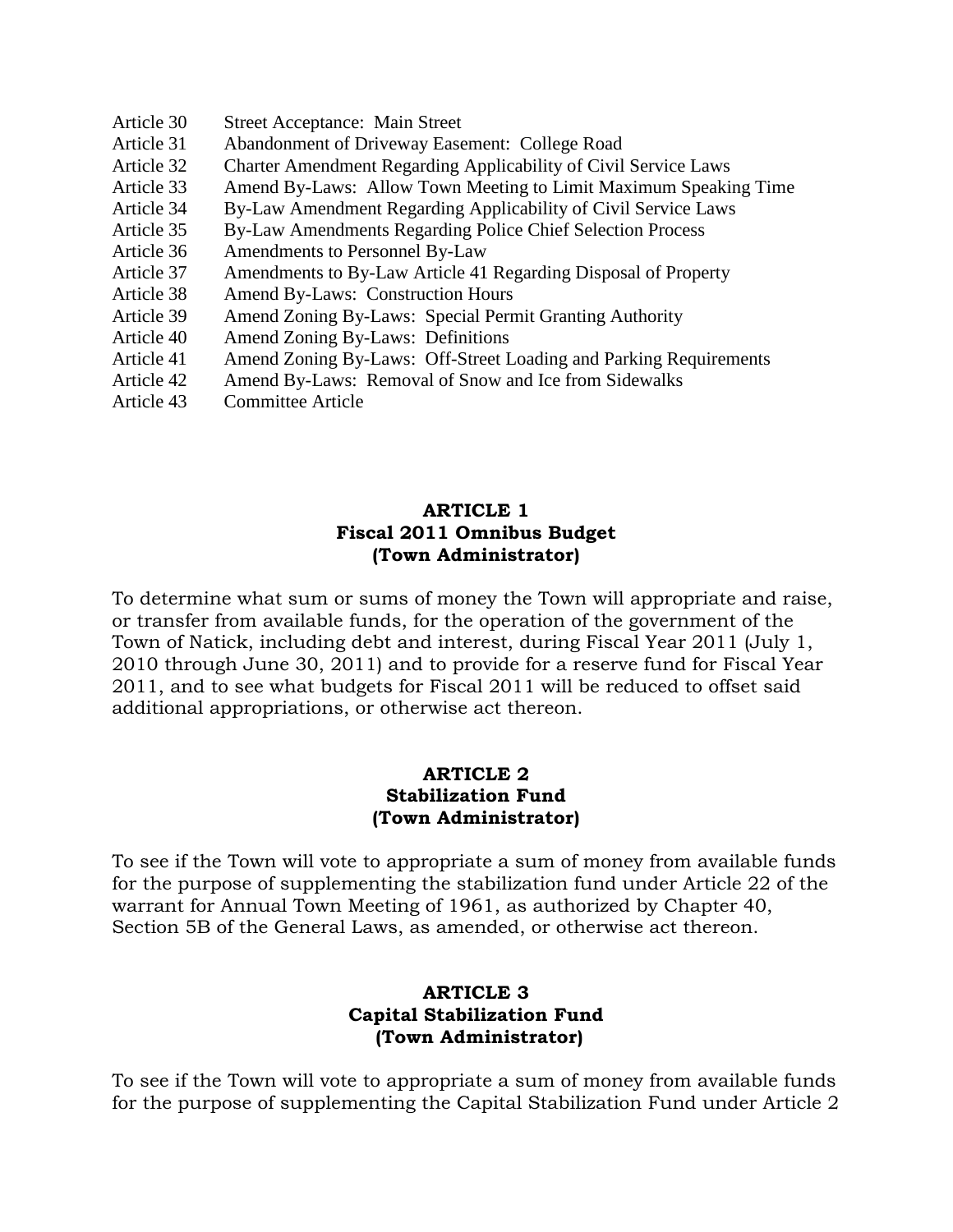of the warrant for Fall Annual Town Meeting of 2010, as authorized by Chapter 40, Section 5B of the General Laws, as amended, or take other action relative thereto.

## **ARTICLE 4 Create Operational Stabilization Fund (Town Administrator)**

To see if the Town will vote to create an Operational Stabilization Fund for the purpose of supplementing declines in revenues during periods of economic downturn, as authorized by Chapter 40, Section 5B of the General Laws, as amended, or take other action relative thereto.

## **ARTICLE 5 Funding of Operational Stabilization Fund (Town Administrator)**

To see if the Town will vote to appropriate a sum of money from available funds for the purpose of supplementing the Operational Stabilization Fund under Article 4 of the warrant for Spring Annual Town Meeting of 2011, as authorized by Chapter 40, Section 5B of the General Laws, as amended, or take other action relative thereto.

## **ARTICLE 6 Fiscal 2012 Morse Institute Library Budget (Morse Institute Library Trustees)**

To see what sum of money the Town will vote to raise and appropriate, or otherwise provide, for the maintenance and operation of the Morse Institute Library, for Fiscal Year 2012 (July 1, 2011 through June 30, 2012), or otherwise act thereon.

### **ARTICLE 7 Fiscal 2012 Bacon Free Library Budget (Bacon Free Library Trustees and Bacon Free Library Maintenance Committee)**

To see what sum of money the Town will raise, borrow or transfer for the maintenance and operation of the Bacon Free Library, for Fiscal Year 2012 (July 1, 2011 through June 30, 2012), or otherwise act thereon.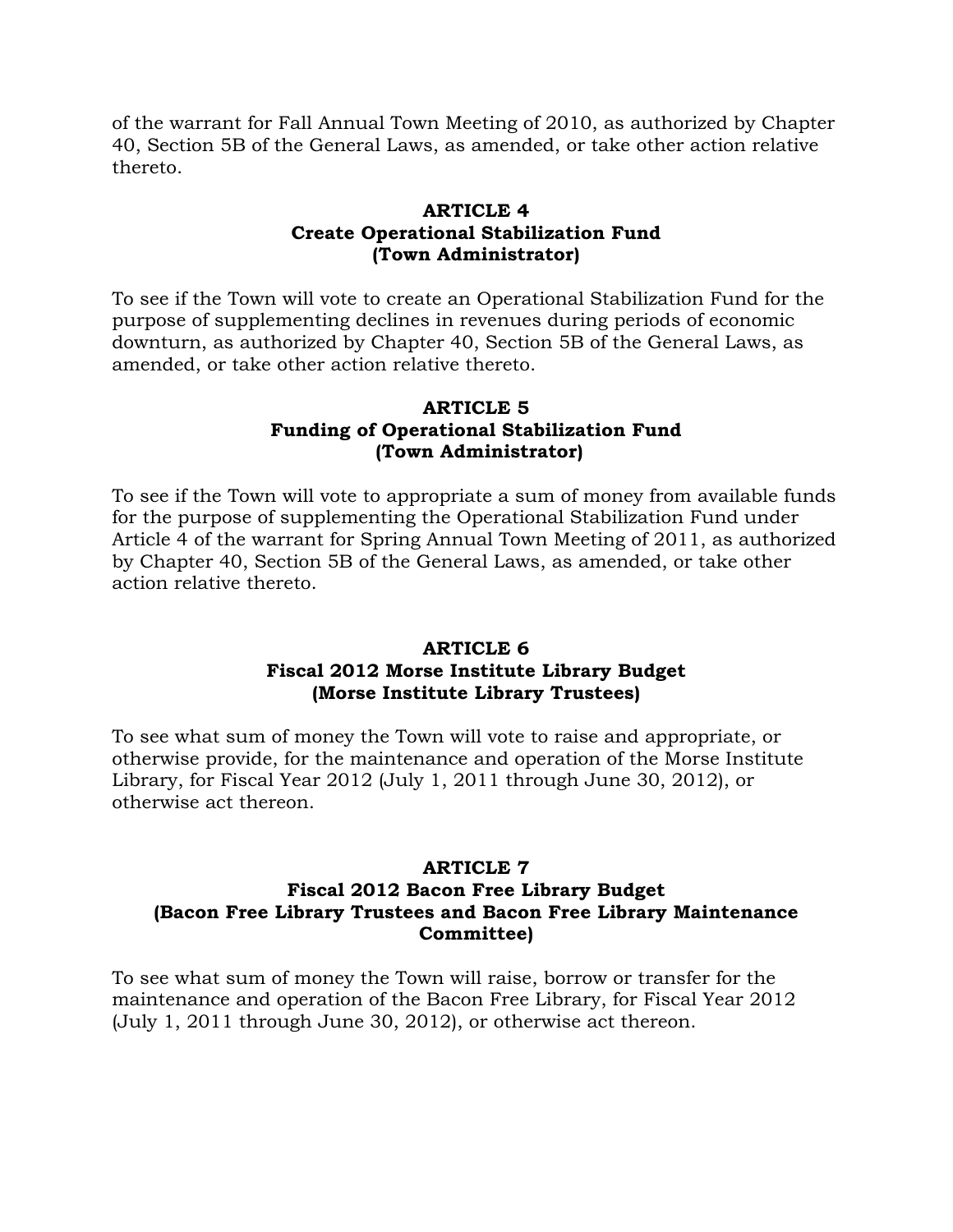### **ARTICLE 8 Elected Officials Salary (Town Administrator)**

To see if the Town will vote to fix the salary and compensation of all elected officers of the Town of Natick for Fiscal Year 2012 (July 1, 2011 through June 30, 2012) as provided by Section 108 of Chapter 41 of the General Laws, as amended, or otherwise act thereon.

## **ARTICLE 9 Collective Bargaining (Town Administrator)**

To see if the Town will vote to raise and appropriate, or otherwise provide, the funds necessary to implement the Terms of Agreements reached between the Town and the following collective bargaining units:

- a) Public Employees Local Union 1116 of the Laborers International Union of North America –Public Works Laborers unit
- b) The Natick Patrol Officers Association
- c) Local 1707 International Association of Firefighters

Or otherwise act thereon.

## **ARTICLE 10 Personnel Board Pay Plan** (**Town Administrator)**

To see if the Town, pursuant to the authority contained in Section 108A of Chapter 41 of the General Laws, will vote to amend the by-laws by adding to Article 24, Section 3, a new paragraph deleting certain position titles, adding new position titles and effecting changes in the salary ranges as presently established and will provide the money necessary therefore, or otherwise act thereon.

## **ARTICLE 11 Fiscal 2012 Omnibus Budget (Town Administrator)**

To determine what sum or sums of money the Town will appropriate and raise, or transfer from available funds, for the operation of the government of the Town of Natick, including debt and interest during Fiscal Year 2012 (July 1,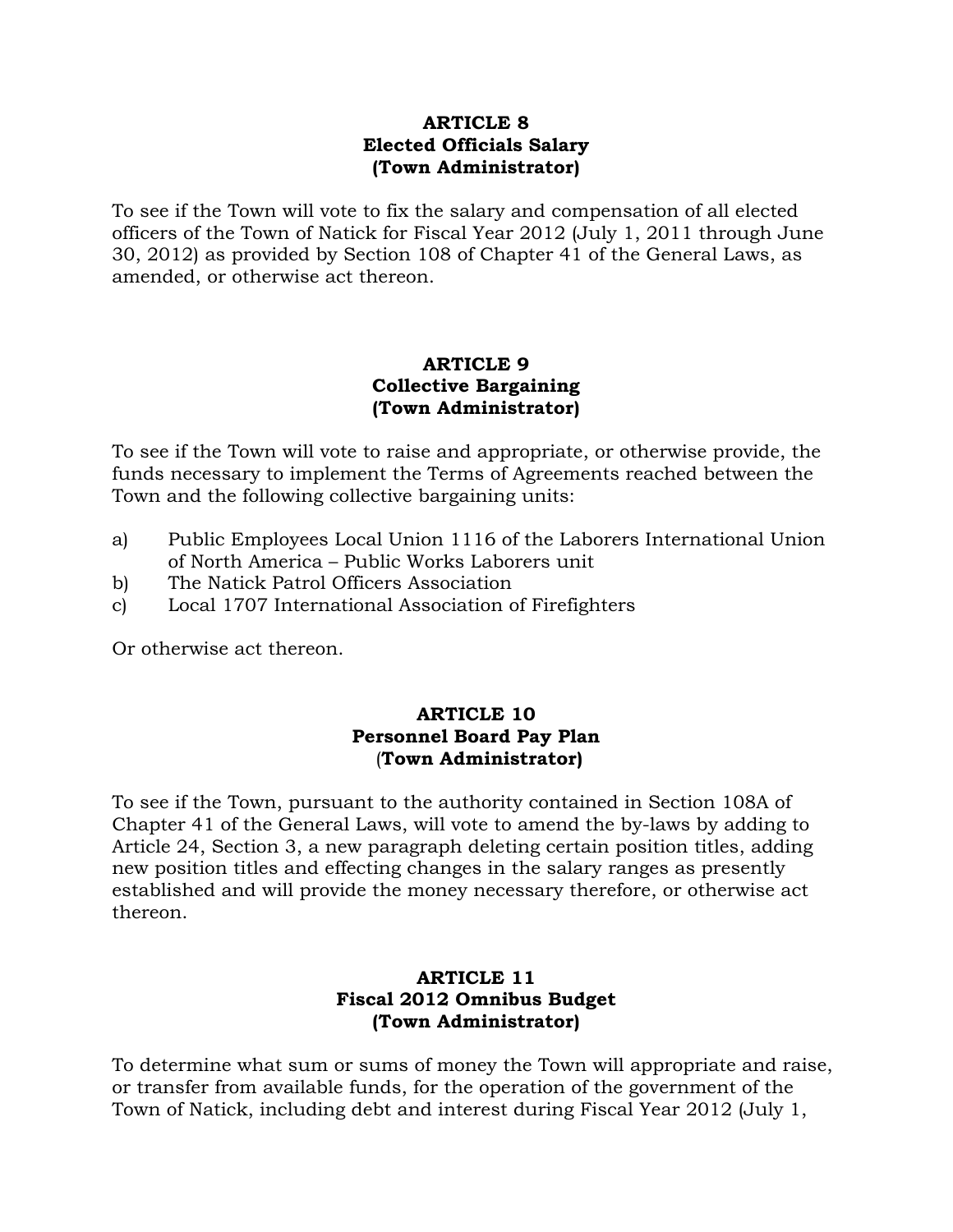2011 to June 30, 2012), and to provide for a reserve fund for Fiscal Year 2012, or to otherwise act thereon.

## **ARTICLE 12 Capital Equipment (Town Administrator)**

To see if the Town will vote to appropriate and raise, or otherwise provide, a sum or sums of money as may be required for capital equipment for the various departments of the Town of Natick; to determine whether this appropriation shall be raised by borrowing or otherwise; or otherwise act thereon.

### **ARTICLE 13 Capital Improvement (Town Administrator)**

To see if the Town will vote to appropriate and raise, or otherwise provide, a sum or sums of money to implement a Capital Improvement Program, to protect the physical infrastructure of the Town of Natick; to determine whether this appropriation shall be raised by borrowing or otherwise; or to otherwise act thereon.

### **ARTICLE 14 School Bus Transportation Subsidy (Superintendent of Schools)**

To see if the Town will vote to appropriate and raise, or transfer from available funds, a sum of money for the purpose of operation and administration of the school bus transportation system, and to reduce or offset fees charged for students who elect to use the school bus transportation system for transportation to and from school; or otherwise act thereon.

## **ARTICLE 15 Appropriate Funds to Re-Write Zoning By-Law (Town Administrator)**

To see if the Town will vote to appropriate a sum of money to fund consulting services to review and re-write the Zoning By-Law and to determine how said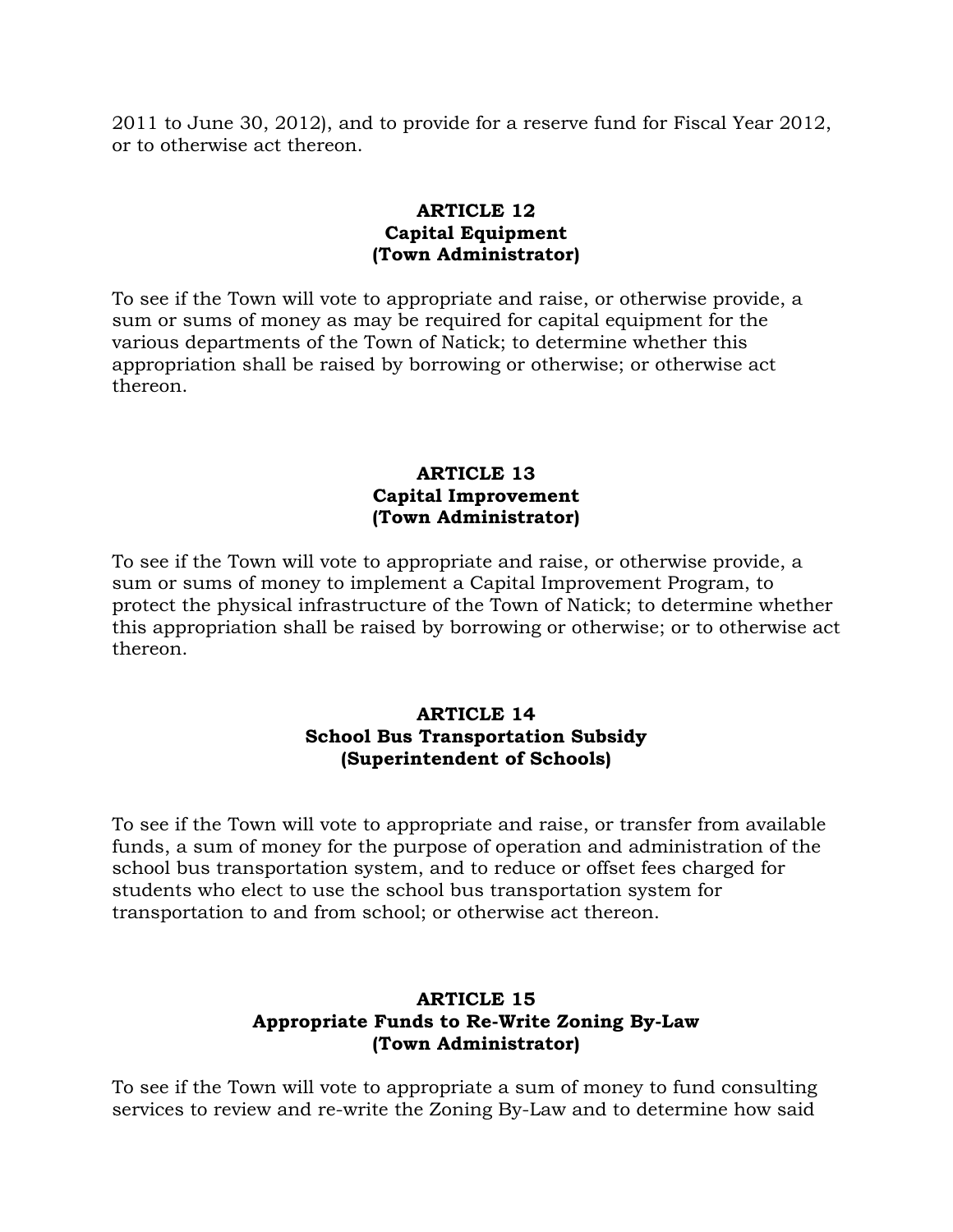appropriation shall be raised, whether by transfer from available funds, borrowing or otherwise or take other action relative thereto.

## **ARTICLE 16 Repeal of Quinn Bill (Town Administrator)**

To see if the Town will vote to repeal their acceptance of MGL Chapter 41, section 108L (the so-called Quinn bill law) or take other action relative thereto.

## **ARTICLE 17 Appropriation of Funds for Sidewalk Construction (Town Administrator)**

To see if the Town will vote to appropriate a sum of money from mitigation funds from MathWorks, Inc. to fund the construction of a sidewalk approximately 2,112 feet in length along the southerly side of Route 9 and the northerly side of Town Forest, or take other action relative thereto.

## **ARTICLE 18 Appropriation of Mall Cochituate Rail Trail Mitigation Funds (Board of Selectmen)**

To see if the Town will vote to appropriate a sum of money for development of the Cochituate Rail Trail or for open space acquisition consistent with the Open Space Plan, or otherwise act thereon.

### **ARTICLE 19 Unpaid Bills (Town Administrator)**

To see if the Town will vote to raise and appropriate, or otherwise provide such sums of money as may be required for the payment of unpaid bills of previous years, incurred by the departments, boards and officers of the Town of Natick, or otherwise act thereon.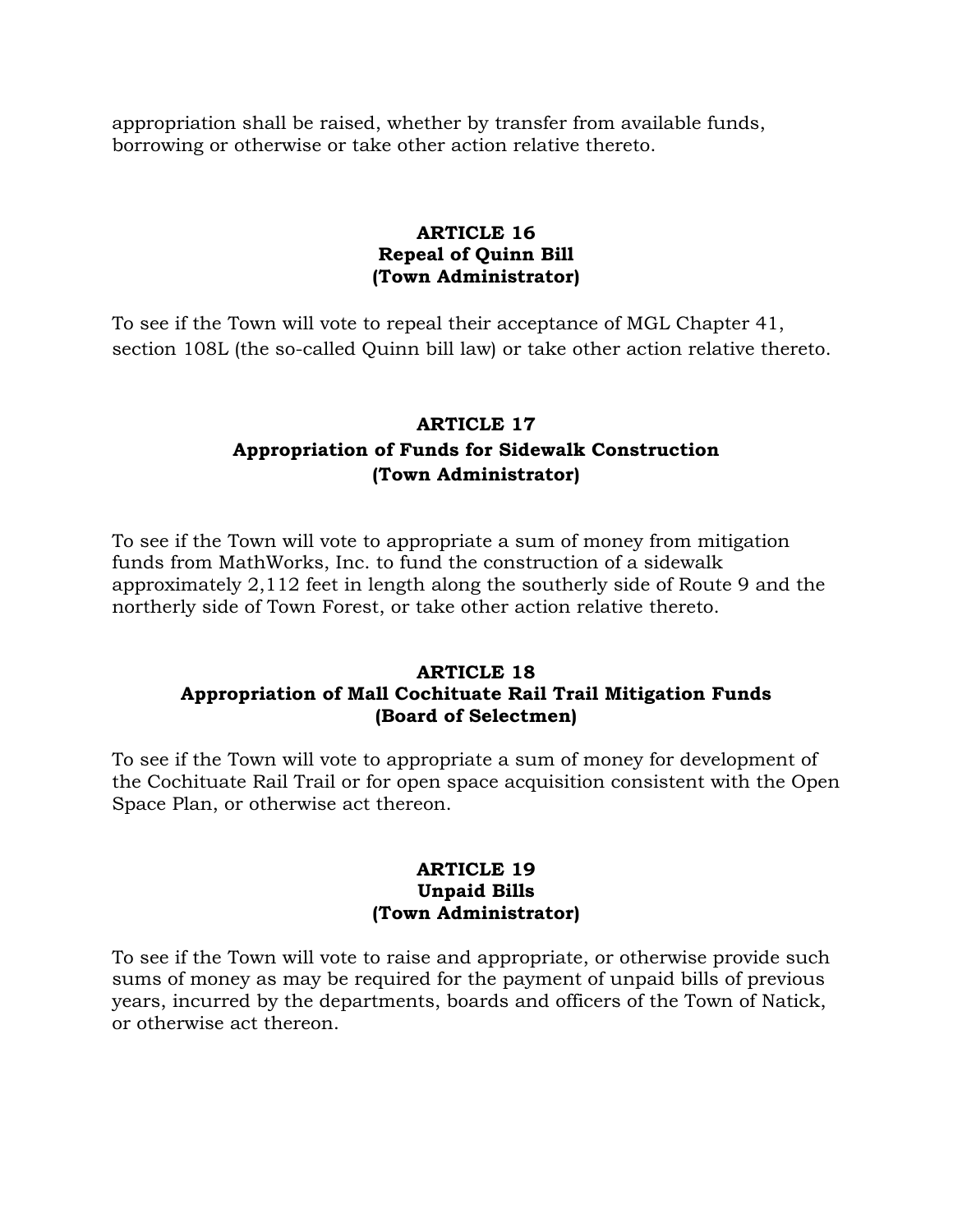### **ARTICLE 20 Establish Revolving Fund for Immunization Programs (Board of Health)**

To see if the Town will vote pursuant to Chapter 44, Section 53E1/2 of the Massachusetts General Laws, to establish an Immunization Program and Emergency Preparedness Revolving Fund in order to utilize money received from Medicare, Medicaid and Health Insurance reimbursements from the Board of Health's annual flu clinics in order to provide subsidized funding for future flu clinics, children and adult immunization programs, pandemic and emergency preparedness; to authorize the Public Health Director, under the supervision of the Board of Health, to expend money from such revolving fund; and to limit the total amount which may be expended from such fund up to and including \$40,000 during the fiscal year beginning July 1, 2011; or take other action relative thereto.

### **ARTICLE 21 Re-authorization of Revolving Funds (Town Administrator)**

To see if the Town will vote to authorize the use of revolving funds previously established pursuant to votes of Town Meeting; to determine: 1) the programs and purposes for which each such revolving fund may be expended; 2) the departmental receipts which shall be credited to each such revolving fund; 3) the board, department or officer authorized to expend money from each such revolving fund; and 4) a limit on the total amount which may be expended from each such revolving fund in the fiscal year which begins on July 1, 2011; or otherwise act thereon.

## **ARTICLE 22 Increase Personal Exemption Amounts (Board of Assessors)**

To see if the town will vote to increase the Personal Exemption Amounts by 37.5% under the provisions of Chapter 73 of the Acts of 1986 as amended by Chapter 126 of the Acts of 1988 which provides for "Optional Additional Property Tax Exemptions"allowing an annually determined, uniform increase in the amount of exemption in General Laws, Chapter 59 Section 5 Clauses 17D, 22, 22A, 22B, 22C, 22D, 22E, 37A, and 41C (elderly person, disabled veteran, or blind person).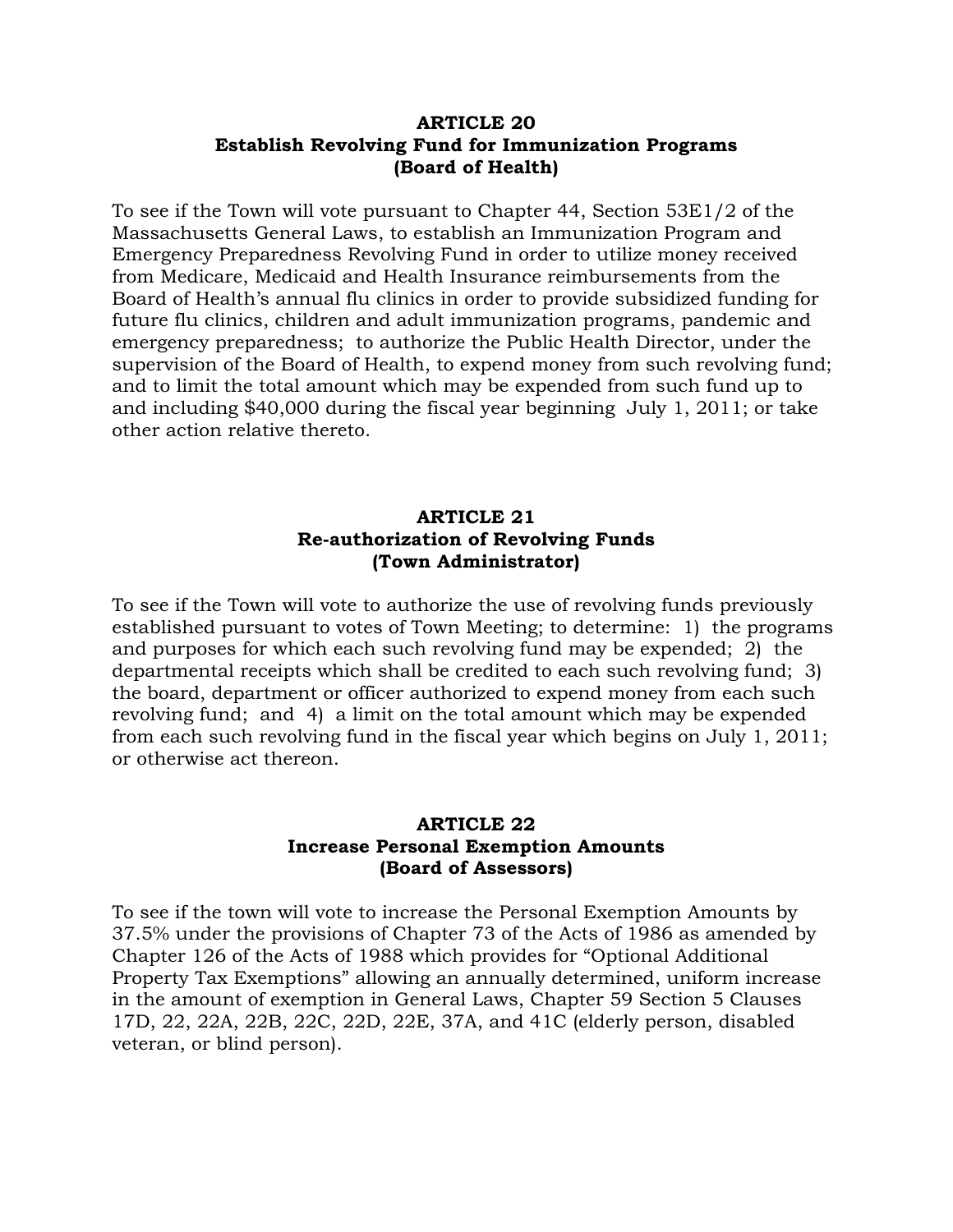### **ARTICLE 23 Home Rule Petition: Beer & Wine Licenses (Board of Selectmen)**

To see if the Town will vote to authorize the Board of Selectmen to petition the General Court to enact legislation which would reduce the minimum seating requirement for a restaurant to be granted a license for the sale of wines and malt beverages and would increase the number of such licenses which may be in effect at any one time for such a restaurant within the total number of licenses which the Town of Natick may grant under Chapter 138 of the Massachusetts General Laws, provided the General Court may reasonably vary the form and substance of the requested legislation within the scope of the general public objectives of the petition;

Or otherwise act thereon.

## **ARTICLE 24 Home Rule Petition to Lease Portion of Speen Street National Guard Site (Town Administrator)**

To see if the Town will vote to authorize the Board of Selectmen to petition the General Court to enact legislation in substantially the following form, provided that the General Court may reasonably vary the form and substance of the requested legislation within the scope of the general public objectives of this petition.

## AN ACT AUTHORIZING

#### THE TOWN OF NATICK

# TO LEASE CERTAIN PROPERTY IN NATICK OWNED BY THE COMMONWEALTH OF MASSACHUSETTS

*Be it enacted by the Senate and House of Representatives in General Court assembled, and by the authority of the same as follows:*

#### SECTION 1

The town of Natick is hereby authorized to lease from the commissioner of asset management and maintenance, and the commissioner is hereby authorized subject to sections 40E to 40J inclusive, of chapter 7, to lease to the town certain property located on Speen Street in the town which is a portion of a parcel shown on the town of Natick's assessors'maps as map 41, lot 84, which property is used now or formerly in relation to the national guard armory on Speen Street. The exact boundaries of the parcel shall be determined by the commissioner in consultation with the military division after completion of a survey. The term of the lease shall not exceed 30 years, subject to the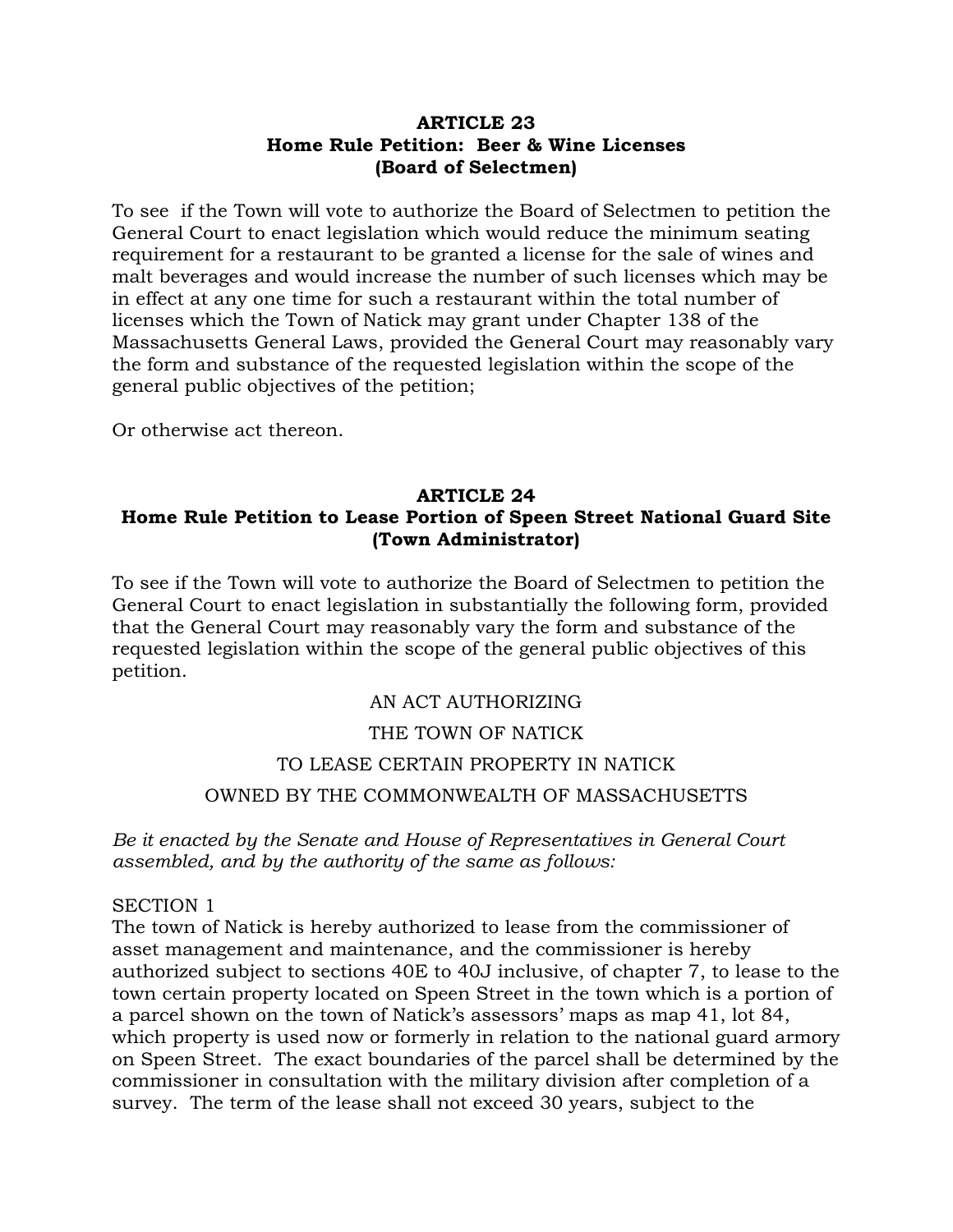requirements of section 4 and subject to such additional terms and conditions as the commissioner may prescribe in consultation with the military division.

SECTION 2

The lease shall provide that land may be used by said town for municipal or any other public purposes.

SECTION 3

The town of Natick shall pay for all costs of the survey of the property required by section 1 of this act.

SECTION 4

The lease shall provide that in the event of military necessity the lease may be terminated upon 30 days prior written notice from the commissioner to the town.

SECTION 5 This act shall take effect upon its passage.

Or take any other action relative thereto.

### **ARTICLE 25 Appropriation of Funds Regarding Lease of National Guard Speen Street Site (Town Administrator)**

To see if the Town will vote to appropriate a sum of money to fund appraisal, engineering, surveying, legal, environmental and other services as may be needed in association with the lease of land on Speen Street owned now or formerly by the Commonwealth of Massachusetts and shown on the Town of Natick Assessors'Maps as Map 41, Lot 84; said land to be used for the purpose of constructing a training tower for the Natick Fire Department; to determine how said appropriation shall be raised, whether by transfer from available funds, borrowing or otherwise; or take other action relative thereto.

## **ARTICLE 26 Amend By-Laws: Building Commissioner Hiring Process (Board of Selectmen and Planning Board)**

To see if the Town will vote to amend the Town of Natick Bylaws to establish the responsibilities, duties and appointment process for the office of the Building Commissioner, provided, however, that such amendments will be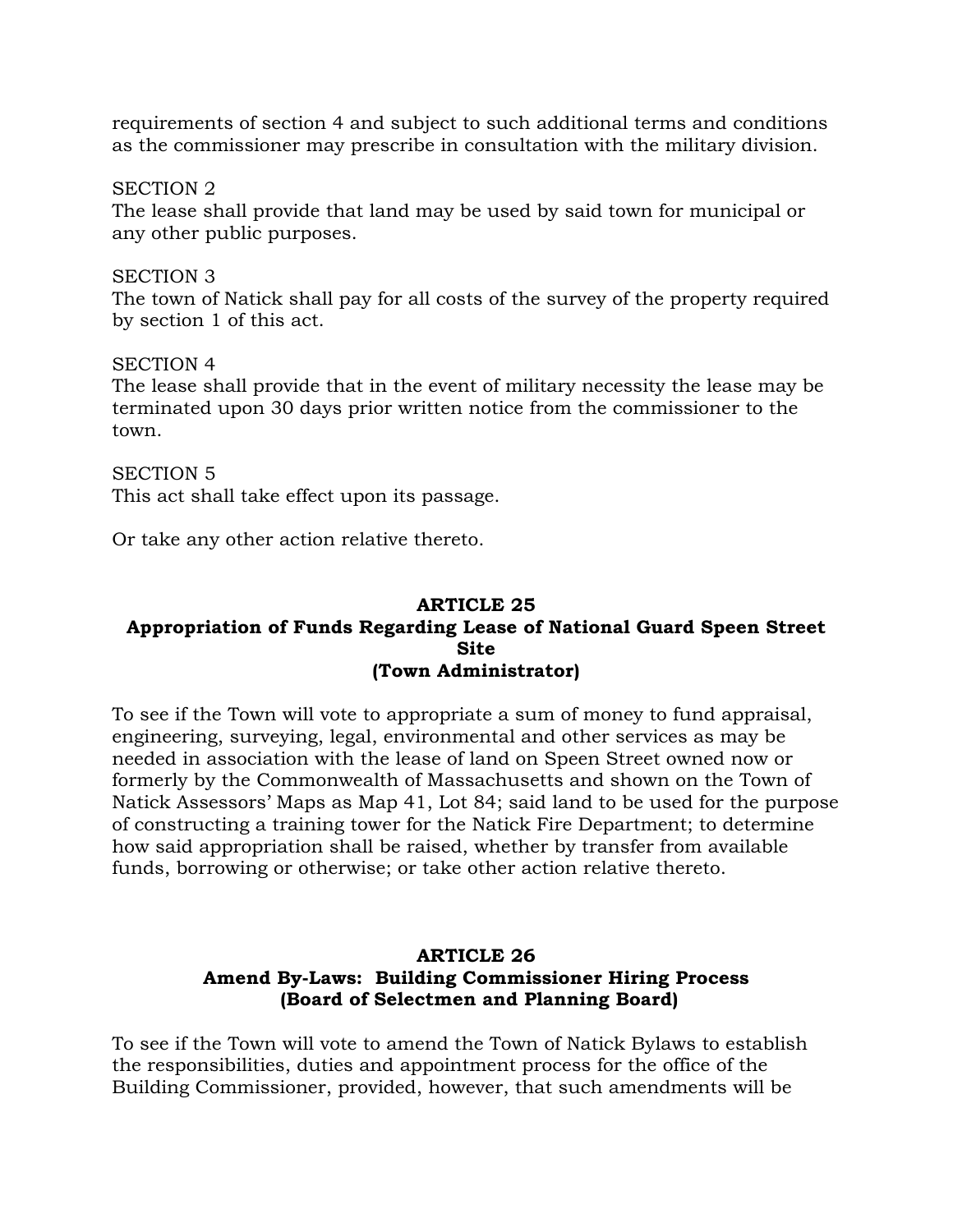effective only if the position is taken out of Civil Service under Article 27 of this Town Meeting warrant. or otherwise act thereon.

### **ARTICLE 27 Home Rule Petition: Removal of Building Commissioner Position from Civil Service (Board of Selectmen)**

To see if the Town will vote to authorize the Board of Selectmen to petition the General Court to enact legislation in substantially the following form, that the General Court may reasonably vary the form and substance of the requested legislation within the scope of the general public objectives of this petition.

AN ACT EXEMPTING THE POSITION OF INSPECTOR OF BUILDINGS, ALSO KNOWN AS THE BUILDING COMISSIONER, OF THE TOWN OF NATICK FROM THE PROVISIONS OF CIVIL SERVICE LAWS

Be it enacted by the Senate and House of Representatives in General Court assembled, and by the authority of the same, as follows:

SECTION 1. Chapter 19 of the Acts and Resolves of 1936 is hereby repealed

SECTION 2. The position of Inspector of Buildings, also known as Building Commissioner, in the town of Natick shall be exempt from the provisions of chapter thirty-one of the General Laws.

SECTION 3. The provisions of Section 1 and Section 2 of this act shall not impair the civil service status of the person holding the position of Inspector of Buildings, also known as Building Commissioner, in the town of Natick on the effective date of this act.

SECTION 4. This act shall take effect upon its passage.

or otherwise act thereon.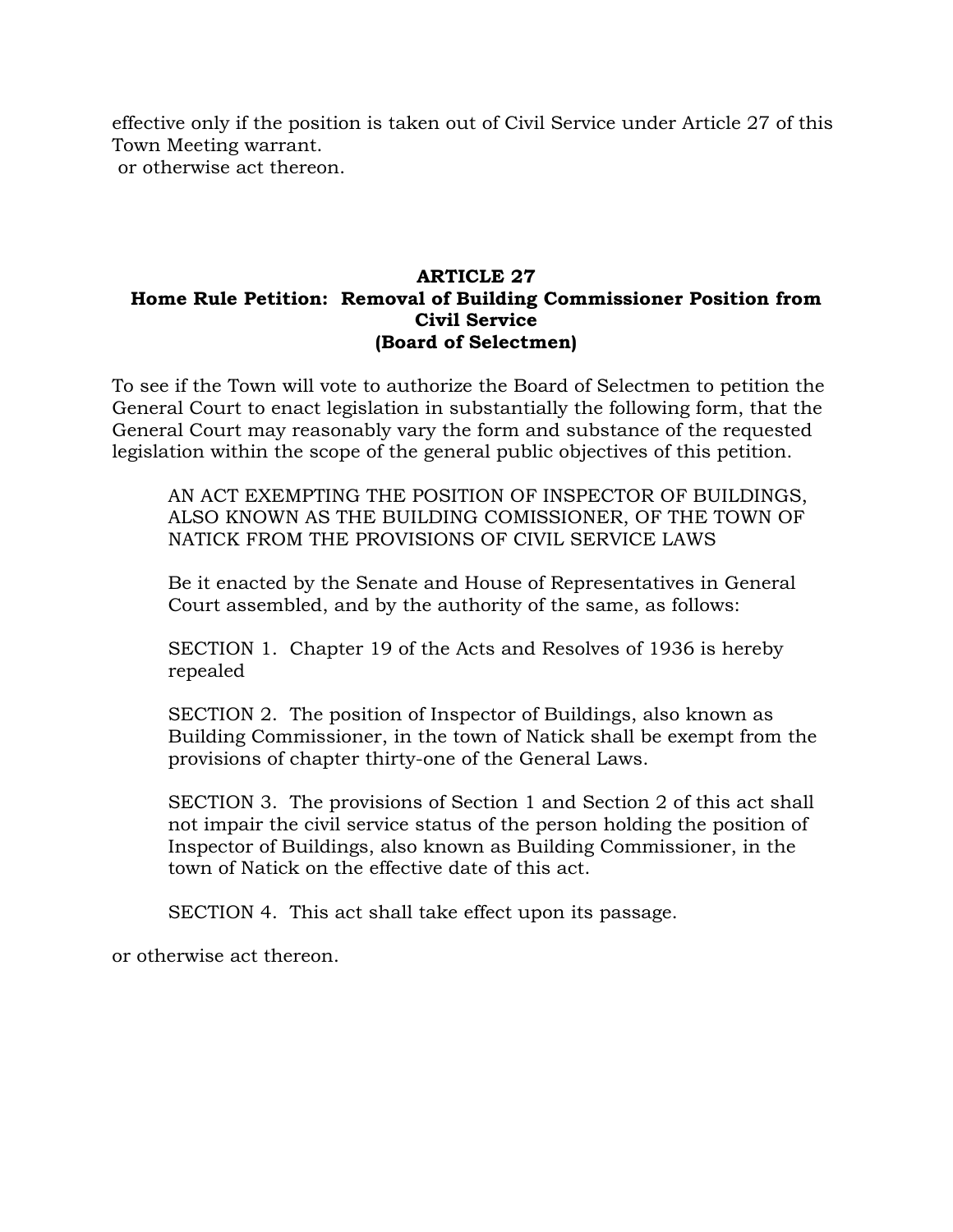### **ARTICLE 28 Home Rule Petition: Removal of Fire Chief Position from Civil Service (Board of Selectmen)**

To see if the Town will vote to authorize the Board of Selectmen to petition the General Court to enact legislation in substantially the following form, provided that the General Court may reasonably vary the form and substance of the requested legislation within the scope of the general public objectives of this petition.

AN ACT EXEMPTING THE POSITION OF FIRE CHIEF OF THE TOWN OF NATICK FROM THE PROVISIONS OF CIVIL SERVICE LAW

Be it enacted by the Senate and House of Representatives in General Court assembled, and by the authority of the same, as follows:

SECTION 1. Chapter 8 of the Acts and Resolves of 1925 is hereby repealed

SECTION 2. The position of fire chief in the town of Natick shall be exempt from the provisions of chapter thirty-one of the General Laws.

SECTION 3. The provisions of Section 1 and Section 2 of this act shall not impair the civil service status of the person holding the position of fire chief in the town of Natick on the effective date of this act.

SECTION 4. This act shall take effect upon its passage.

or otherwise act thereon.

### **ARTICLE 29 Amend by-Law to Provide for Procedure for Appointment of Fire Chief**

**(Board of Selectmen)**

To see if the Town will vote to amend the Town of Natick By-Laws Article 24, by inserting a new Section 15 to read as follows:

"Section 15 Procedure for Appointment of Fire Chief

15.1 Applicability

This bylaw shall apply to the selection of a candidate to fill the position of Fire Chief when such position is not subject to the provisions of Chapter 31 of the Massachusetts General Laws. Pursuant to Article 24, Section 3.6 of the Town of Natick Bylaws, a current job description shall be maintained for this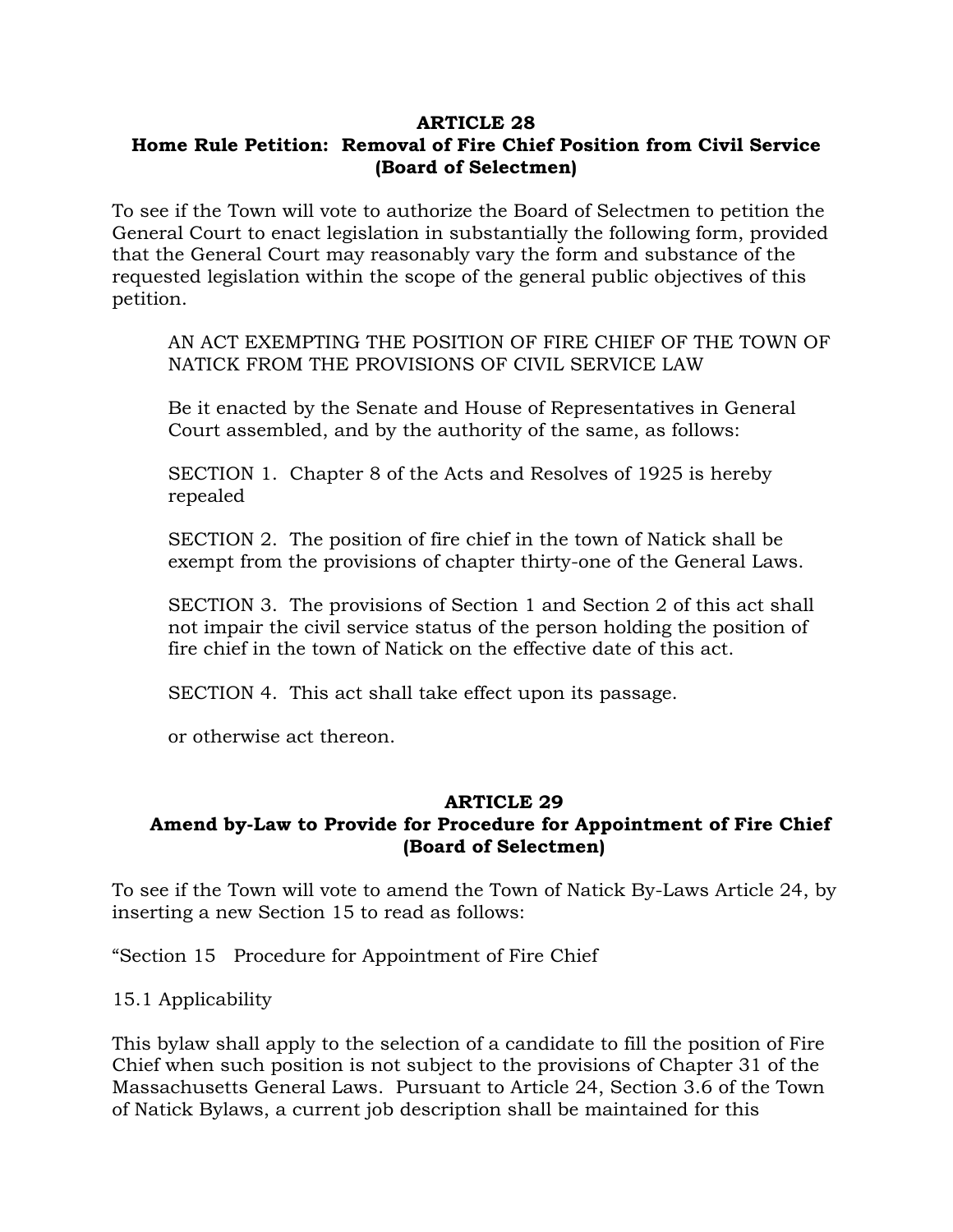position. A Fire Chief appointed by the Board of Selectmen pursuant to this Bylaw will meet the minimum entrance requirements set forth in said job description.

15.2 Procedure for Appointment of Fire Chief

a. Within one year of the time when it is known that the position of Fire Chief shall become vacant, the Board of Selectmen may initiate the selection process. Within six months of the time the position of Fire Chief is to become vacated, the Board of Selectmen shall initiate the selection process if it has not already done so. In the event that less than six months notice is provided to the Selectmen that the position of Fire Chief shall become vacant, the selection process shall begin forthwith after receipt by the Board of Selectmen of such notice.

b. The Board of Selectmen shall initiate the selection process by giving notice of its intention to establish a screening committee to review applications for the position of Fire Chief and shall send a copy of such notice to each town agency or officer responsible for designating persons to serve on the committee. The Board of Selectmen shall appoint to the screening committee all such persons designated pursuant to the provisions of section ZZ.2 c. and ZZ.2 d. herein, provided that their names have been received in writing the day before the screening committee is to be appointed. The Board of Selectmen shall appoint the screening committee not earlier than twenty-one days nor later than twenty-eight days after such notice is sent.

c. For the position of Fire Chief, a screening committee shall consist of nine voting members and one non-voting member. The School Committee, Finance Committee and Personnel Board shall each designate one person to serve on the screening committee. Persons chosen by said agencies may, but need not, be members of the agency by which they are chosen. The Town Administrator and Police Chief shall serve as members of the screening committee. The Board of Selectmen shall designate one resident of Natick to the screening committee. This designee may not be a member of the Board of Selectmen, School Committee, Finance Committee or Personnel Board. The most senior member of the Fire Department in the second-highest non-chief rank who is able to serve and is not a candidate for the position of Fire Chief shall serve on the screening committee. In the event that no member of that rank is able to serve, the most senior member of the next lowest rank who is able to serve and is not a candidate for the position of Fire Chief shall serve on the screening committee. This individual may not be a member of the Board of Selectmen, School Committee, Finance Committee or Personnel Board. The Town Moderator shall designate one member of Town Meeting. This designee may not be a member of the Board of Selectmen, School Committee, Finance Committee or Personnel Board. The Town Administrator shall designate to the screening committee one Fire chief from another community. The Personnel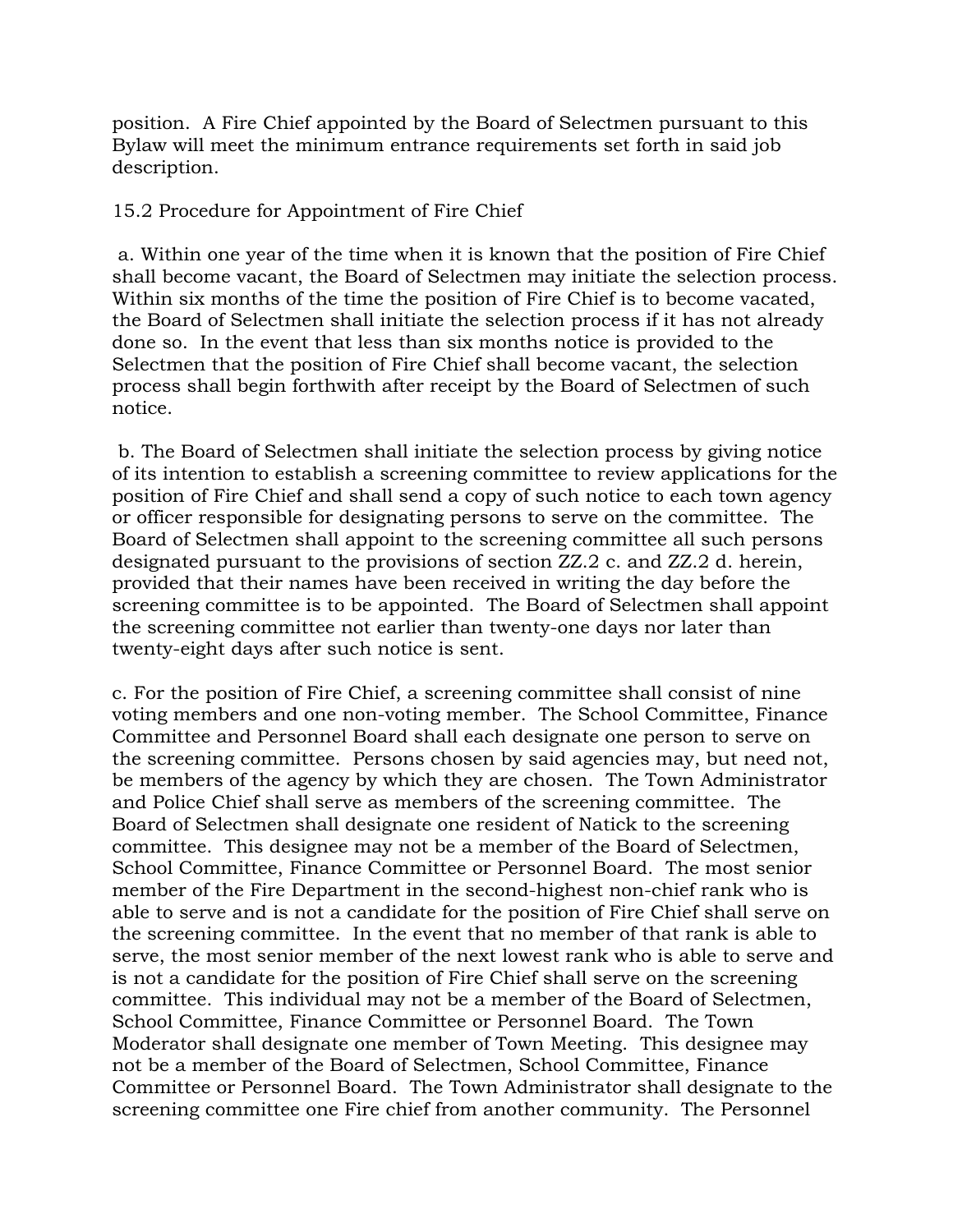Director shall serve as the non-voting member of the committee. Designees of the Board of Selectmen, School Committee, Finance Committee, Personnel Board and Town Moderator shall be residents of Natick. No member of the screening committee – other than the Town Administrator, Police Chief, Personnel Director and the specified member of the Fire Department –may be a paid employee of the Town.

d. Not more than thirty days following the appointment of the screening committee by the Board of Selectmen, the persons chosen shall meet to organize and plan a process for solicitation by advertisement, including, without limitation, in appropriate professional journals, and by other means, to receive applications for the position of Fire Chief. The screening committee shall conduct its work in an expeditious manner; employees of the Town shall provide all reasonable assistance to the committee in the conduct of its work.

e. The screening committee shall review all applications received and shall provide for interviews to be conducted with such number of candidates for the position as it may decide. Such interview(s) may be conducted before and/or after the assessment center described in paragraph f. below, as the committee may determine best suits its needs.

f. The screening committee shall also use as an evaluative tool an assessment center specifically designed to examine candidates'knowledge, skills and abilities, including, without limitation, their technical, tactical, professional, managerial and strategic skills. The assessment center shall be designed and conducted by a consultant specifically hired for this purpose by the Town. Said consultant shall be selected by the Town through competitive procurement in accordance with applicable law and procedures and shall have significant experience conducting assessment centers in the relevant public safety department.

g. The results of the assessment center conducted pursuant to paragraph (f) shall be made available to the screening committee.

h. Not more than one hundred eighty days following the date the screening committee meets to organize, the screening committee shall submit to the Board of Selectmen the names of not less than three but not more than five candidates whom it believes to be best suited to perform the duties of Fire Chief.

i. If the screening committee determines that there are not at least three candidates qualified to perform the duties of the Fire Chief, the screening committee shall report to the Board of Selectmen that it is unable to complete its assigned task. In that event, the Board of Selectmen shall direct the screening committee to reopen the search process and the foregoing procedure shall apply.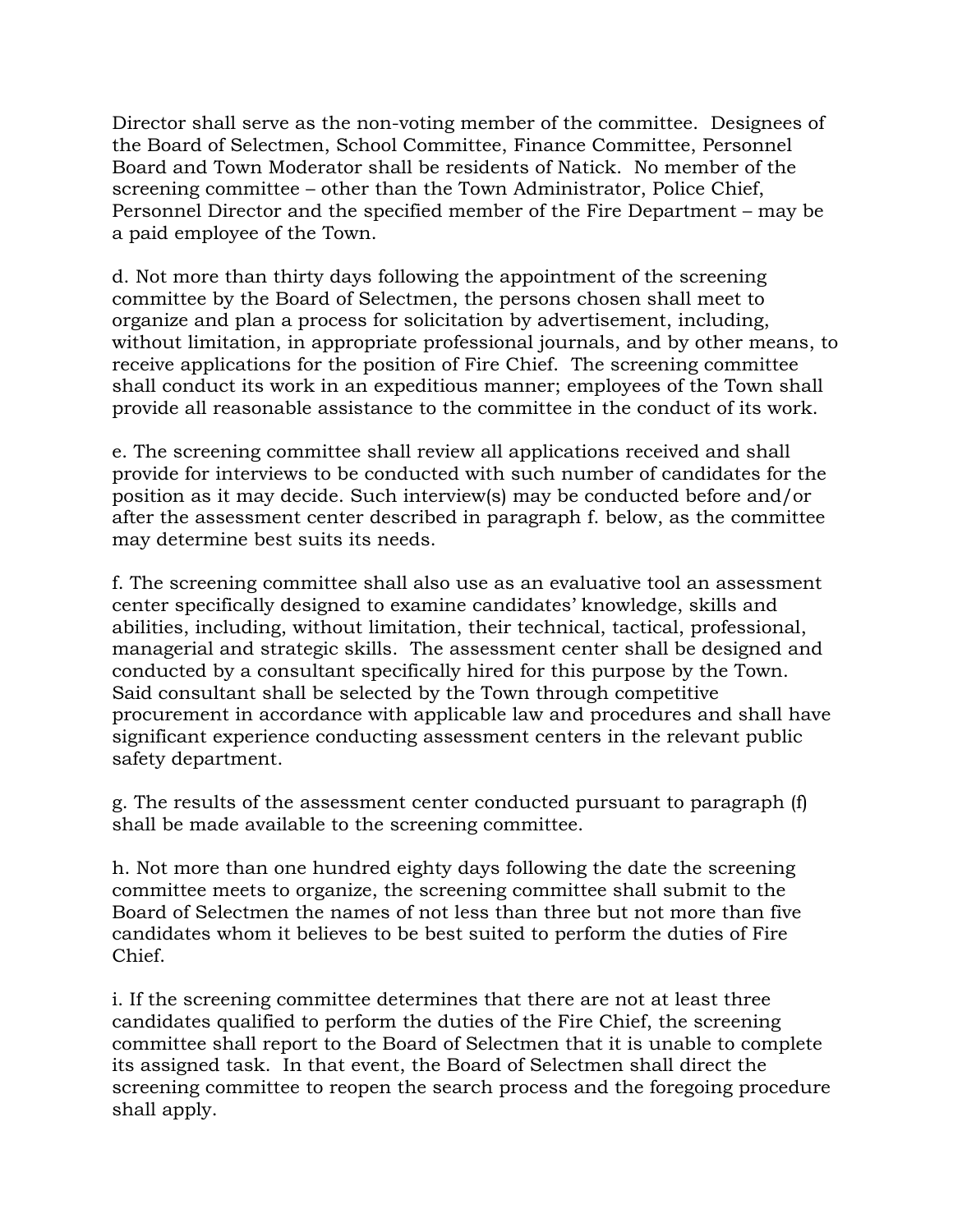j. Within sixty days following the date that a list of nominees is submitted to it, the Board of Selectmen shall:

1. interview candidates referred to it by the screening committee, and

2. determine if it will select one of the candidates to serve as Fire Chief, and

3. choose a nominee to be appointed as Fire Chief; or

4. if the Board of Selectmen decides not to appoint any of the nominees as Fire Chief, it shall direct the screening committee to reopen the search process, and the foregoing procedure shall apply.

k. Upon the appointment of the Fire Chief, the screening committee established pursuant to this Article shall be considered discharged.

15.3Appointment, Review, Other Activities

a.Appointment, Term - The Board of Selectmen shall appoint the Fire Chief to serve for a term of up to three years, provided, however, that the first six months of any individual's first appointment to the office shall be considered a probationary period. The Fire Chief shall be appointed solely on the basis of his or her technical, tactical, professional, managerial and executive qualifications and shall be especially fitted by previous experience, training and education to perform the duties of the position.

b. Review of Performance - The Town Administrator shall annually provide to the Board of Selectmen a review of the job performance of the Fire Chief which shall, at least in summary form, be a public record.

c. Restriction on Other Activities –The Fire Chief shall devote his or her full time to the duties of the position of Fire Chief and shall not hold any other public office, elective or appointive, nor shall he or she engage in other business, occupation or profession during his or her term, unless such action or appointment is approved, in advance, in writing, by the Board of Selectmen."

Or take other action relative thereto.

## **ARTICLE 30 Street Acceptance: Main Street (Town Administrator)**

To see if the Town will vote to accept Main Street as a public way, and any appurtenant easements thereto, as laid out by the Board of Selectmen and as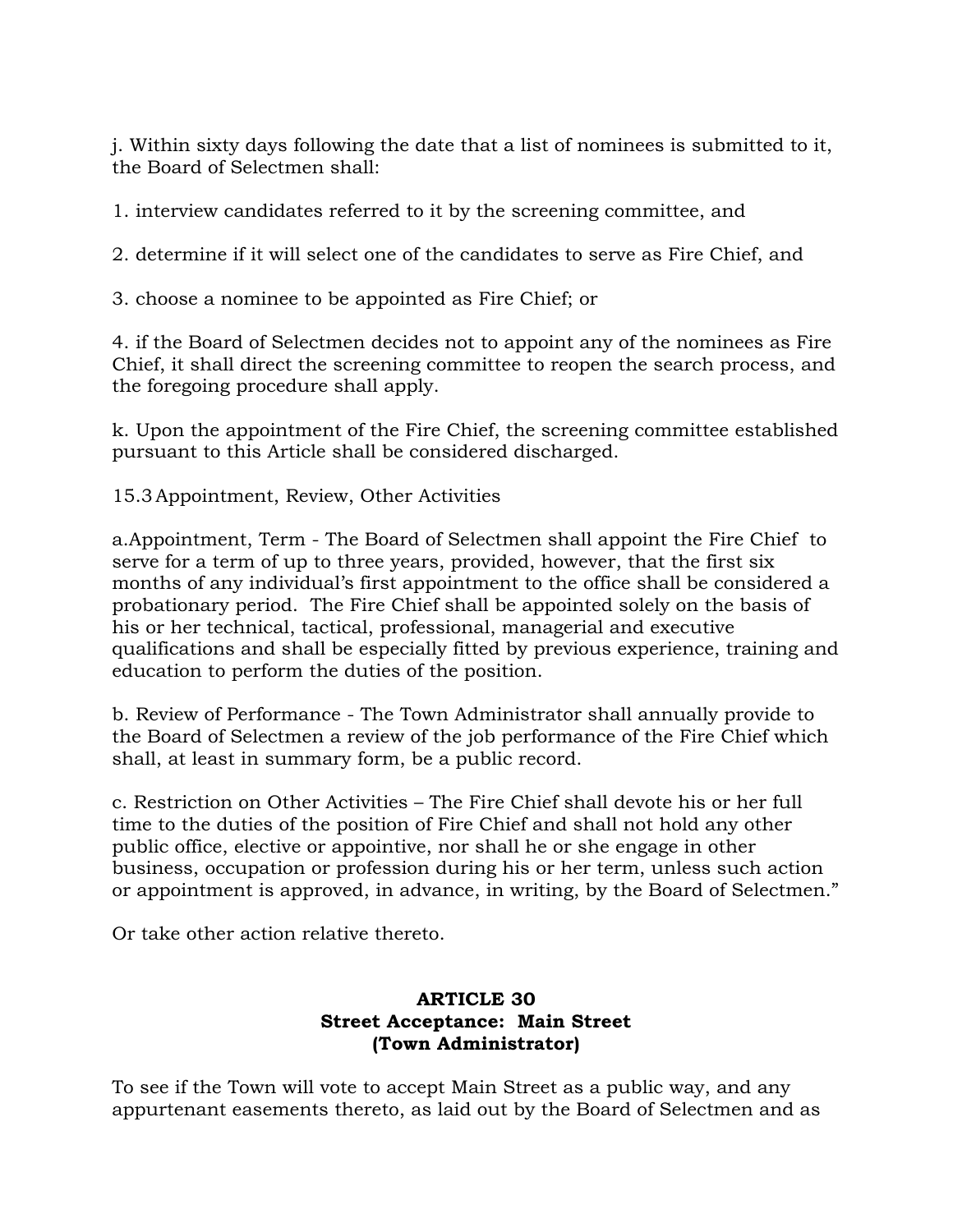shown on a plan or plans, a copy of which is on file in the office of the Town Clerk; to see if the Town will vote to authorize the Board of Selectmen to acquire by gift, purchase, eminent domain or otherwise, easements in any land necessary for laying out and acceptance of Main Street, and any appurtenant drainage, utility or other easements related to said Main Street, and/or to accept grants thereof; and, further, to authorize the Board of Selectmen and other applicable Town of Natick boards and personnel to take all related actions necessary or appropriate to accomplish the purposes of this article, or take other action relative thereto.

## **ARTICLE 31 Abandonment of Driveway Easement: College Road (Jeremy Goodman, et al)**

To see if the Town will vote to authorize the Board of Selectmen to release any interest it has acquired, if any there be, in the Goodman parcels in the area of College Road, Natick, and specifically an Easement for driveway purposes or interest therein over the Goodman parcels that may have been acquired by the Town at the time the Town took by eminent domain certain parcels of land in the area of College Road to protect the "Morses Pond Well", so called, although such Taking did not call out such Easement. In connection with the requirement for protection of the "Morses Pond Well", and the Town's Taking to protect same, the residence (formally owned by the Seaburys) on the Taken parcels, for which the Easement provided access, has been removed.

Rights to such Easement apparently accrued to the Town in a Taking of the Seabury parcel by a "Taking By The Town of Natick", dated November 4, 1974, pursuant to the Natick Department of Public Works order to the Water Commissioners of the Town of Natick to acquire all land within 400 feet of the so called "Morses Pond Well". Such Taking is recorded at Middlesex South District Registry of Deeds, Book 12723, Page 222.

The Easement is located on the Goodman parcels which are shown on the current Assessor's Map 30 Parcel 37D and Map 30 Parcel 36A.

## **ARTICLE 32 Charter Amendment Regarding Applicability of Civil Service Laws (Town Administrator)**

To see if the Town will vote to amend Section 3-2(c) of the Town of Natick Charter by deleting the clause "a police chief, in accordance with the civil service laws and rules;" and replacing it with the clause "a police chief, in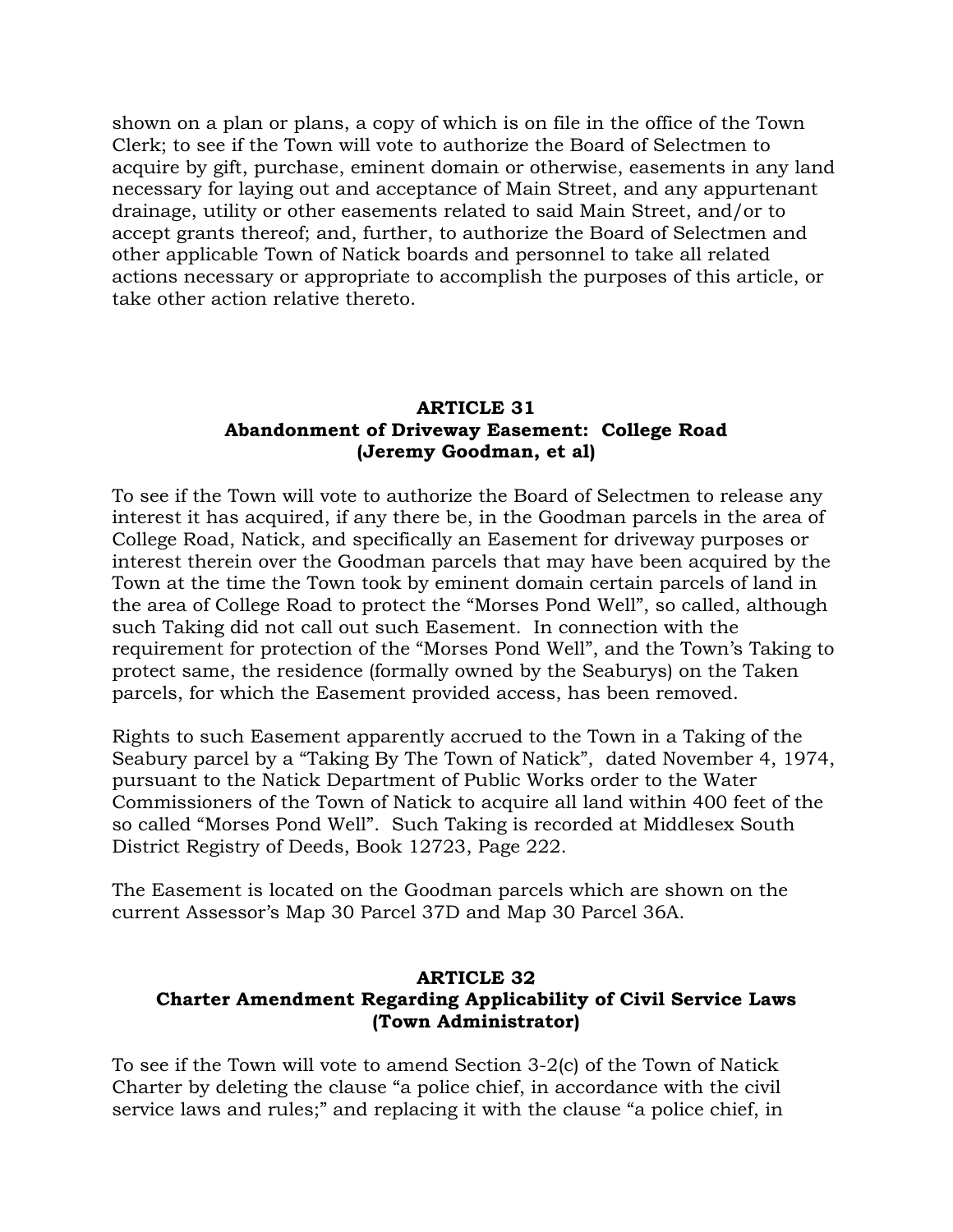accordance with the provisions of the Town of Natick By-Laws Article 24, Section 14;" or take other action relative thereto.

## **ARTICLE 33**

## **Amend By-Laws: Allow Town Meeting to Limit Maximum Speaking Time (Paul E. Connolly, et al)**

To see if the Town will vote to amend Section 3 of Article 3 of the Town of Natick By-Laws in order to permit, by by-law, the use of the subsidiary motion to limit debate and thereby allow Town Meeting to vote to limit maximum speaking time after considerable debate has already occurred. The proposed amendment is as follows:

1. After the last paragraph, add two new paragraphs as follows:

Notwithstanding any other provisions of this section to the contrary pertaining to the length of time to speak, whenever a question is before Town Meeting, it shall be in order for the Moderator to entertain a motion to limit the time for each succeeding speaker to a lesser amount of time as specified in the motion. This motion may not be amended or debated, and it requires a twothirds  $(2/3)$  vote.

Notwithstanding any other provisions of this section to the contrary, a motion to permit a specified amount of time for a particular person to speak, greater than the limit then in effect, may be entertained by the Moderator, provided the motion is made before the person is recognized to speak in debate. This motion may not be amended or debated, and it requires a majority vote.

2. In the existing first paragraph, delete the phrase "without permission of the Town Meeting" only in the second of two places where it occurs.

## **ARTICLE 34 By-Law Amendment Regarding Applicability of Civil Service Laws (Town Administrator)**

To see if the Town will vote to amend the Town of Natick By-Laws Article 10, specifically the chart entitled "Appointments Made by the Board of Selectmen" to add the following Citation next to Chief of Police: "(B) Art. 24" and to delete the following Additional Reference next to Chief of Police: "C.S. laws and rules" or take other action relative thereto.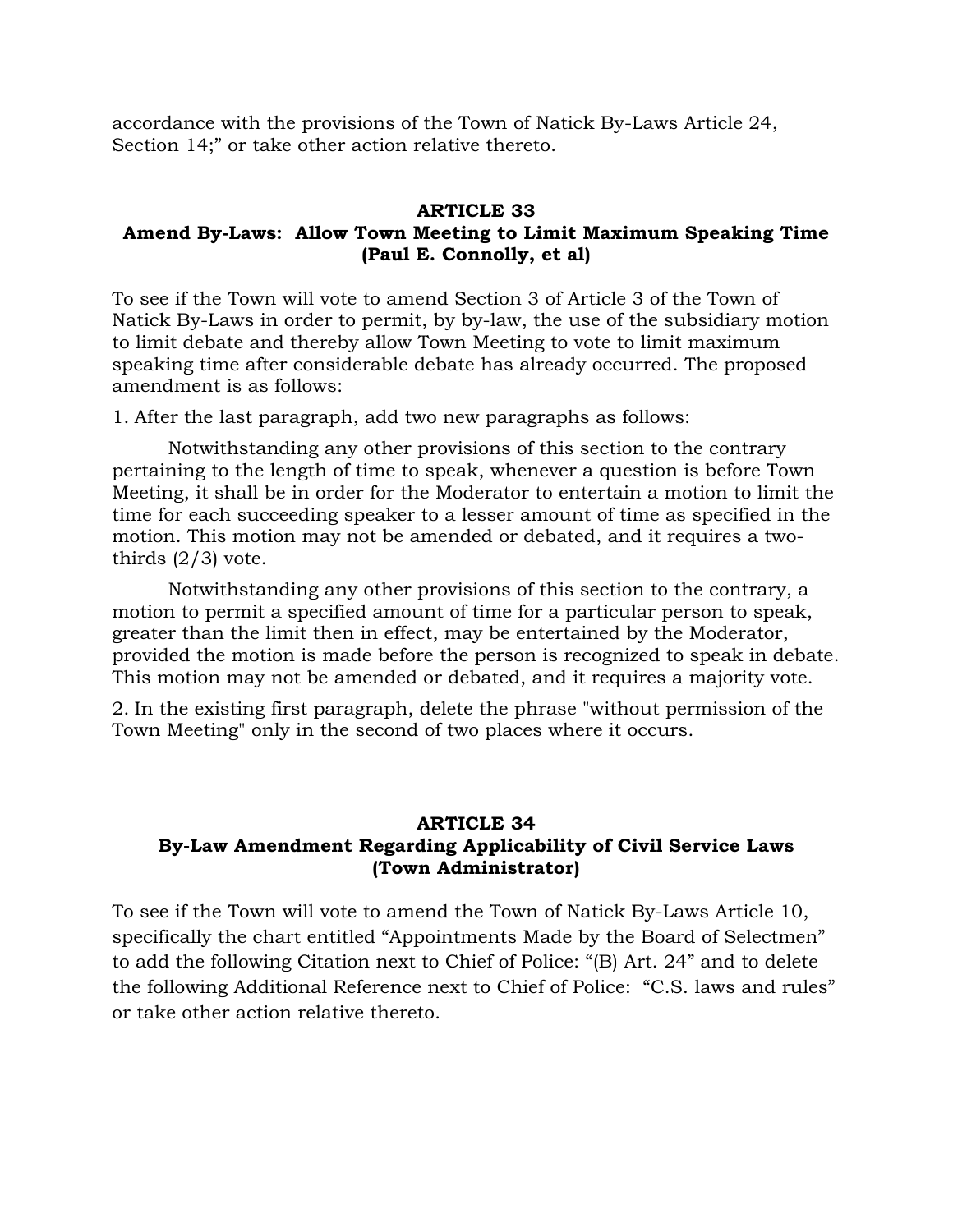## **ARTICLE 35 By-Law Amendments Regarding Police Chief Selection Process (Town Administrator)**

To see if the Town will vote to amend the Town of Natick By-Laws Article 24, Section 14 as follows:

- 1. By adding a title thereto as follows "Section 14 Procedure for Appointment of Police Chief"
- 2. Within sub-section 14.2, paragraph c., second sentence, changing the word "may" to "shall" such that the second sentence reads as follows: "The School Committee, Finance Committee and Personnel Board shall each designate one person to serve on the screening committee."
- 3. Within sub-section 14.2, paragraph e, add a new sentence at the end thereof to read as follows: "Such interview(s) may be conducted before and/or after the assessment center described in paragraph f. below, as the committee may determine best suits its needs."
- 4. Within sub-section 14.2, paragraph f, delete the first sentence in its entirety and replace it with the following: "The screening committee shall also use as an evaluative tool an assessment center specifically designed to examine candidates'knowledge, skills and abilities, including without limitation, their technical, tactical, professional, managerial and strategic skills."
- 5. Within sub-section 14.2, paragraph g, delete the following phrase at the end thereof "prior to its interview of candidates for the position of Police Chief" such that paragraph g. reads as follows: "The results of the assessment center conducted pursuant to paragraph f. shall be made available to the screening committee."
- 6. Within sub-section 14.2, paragraph h, change the word "then" to "than"

Or take other action relative thereto.

## **ARTICLE 36 Amendments to Personnel By-Law (Personnel Board and Town Administrator)**

To see if the Town will vote to amend the Town of Natick By-Laws Article 24, as follows: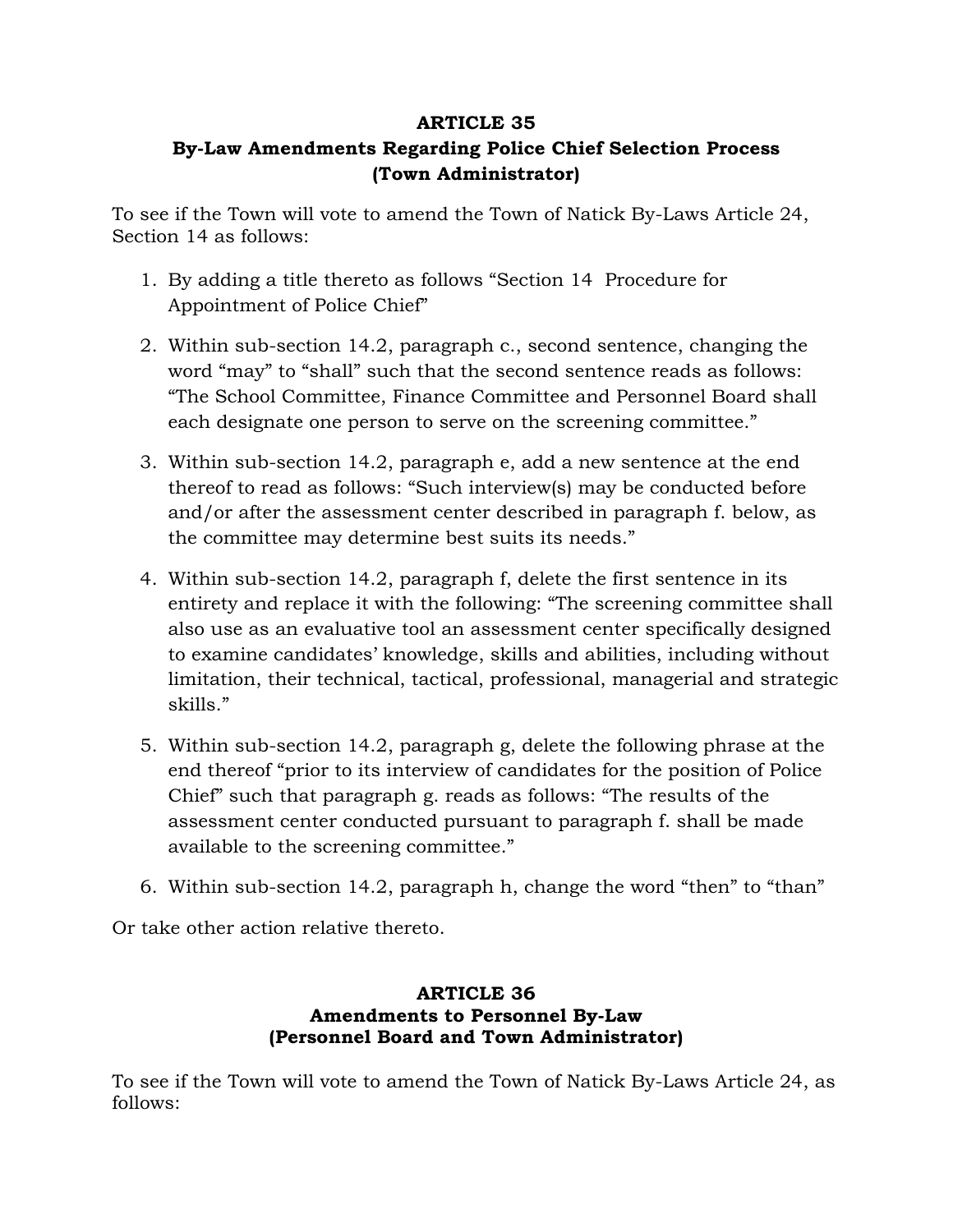- 1. In Section 3, delete paragraph 3.10 in its entirety and replace with the following: "The Classification and Pay Plan most recently adopted by the Natick Town Meeting is incorporated into this paragraph by reference. The Pay Plan shall be adjusted on an annual basis as necessary to reflect cost of living allowances (COLAs) commensurate to those granted to Town unions."
- 2. In Section 7, paragraph 7.1, add "Day after Thanksgiving" to the list of holidays.
- 3. In Section 7, paragraph 7.1, delete the last paragraph in its entirety and replace with the following: "If a holiday listed above falls on a Full-Time or Regular Part-Time employee's approved vacation day, the employee shall receive holiday pay in lieu of being charged vacation time."
- 4. Section 7, paragraph 7.2.6, delete in its entirety
- 5. Section 7, paragraph 7.2.7, renumber as paragraph 7.2.6

Or take other action relative thereto.

# **ARTICLE 37 Amendments to By-Law Article 41 Regarding Disposal of Property (Town Administrator)**

To see if the Town will vote to amend the Town of Natick By-Laws Article 41, Section 5, by adding the following sentence at the end thereof: "The procedures required by MGL Chapter 30B, Section 15 must be followed for the disposition of surplus supplies with a value of \$5,000 or more."Or take other action relative thereto.

## **ARTICLE 38 Amend Town By-Laws: Construction Hours (Planning Board)**

To see if the Town will vote to amend the Town Bylaws to set hours for construction activity, or otherwise act thereon.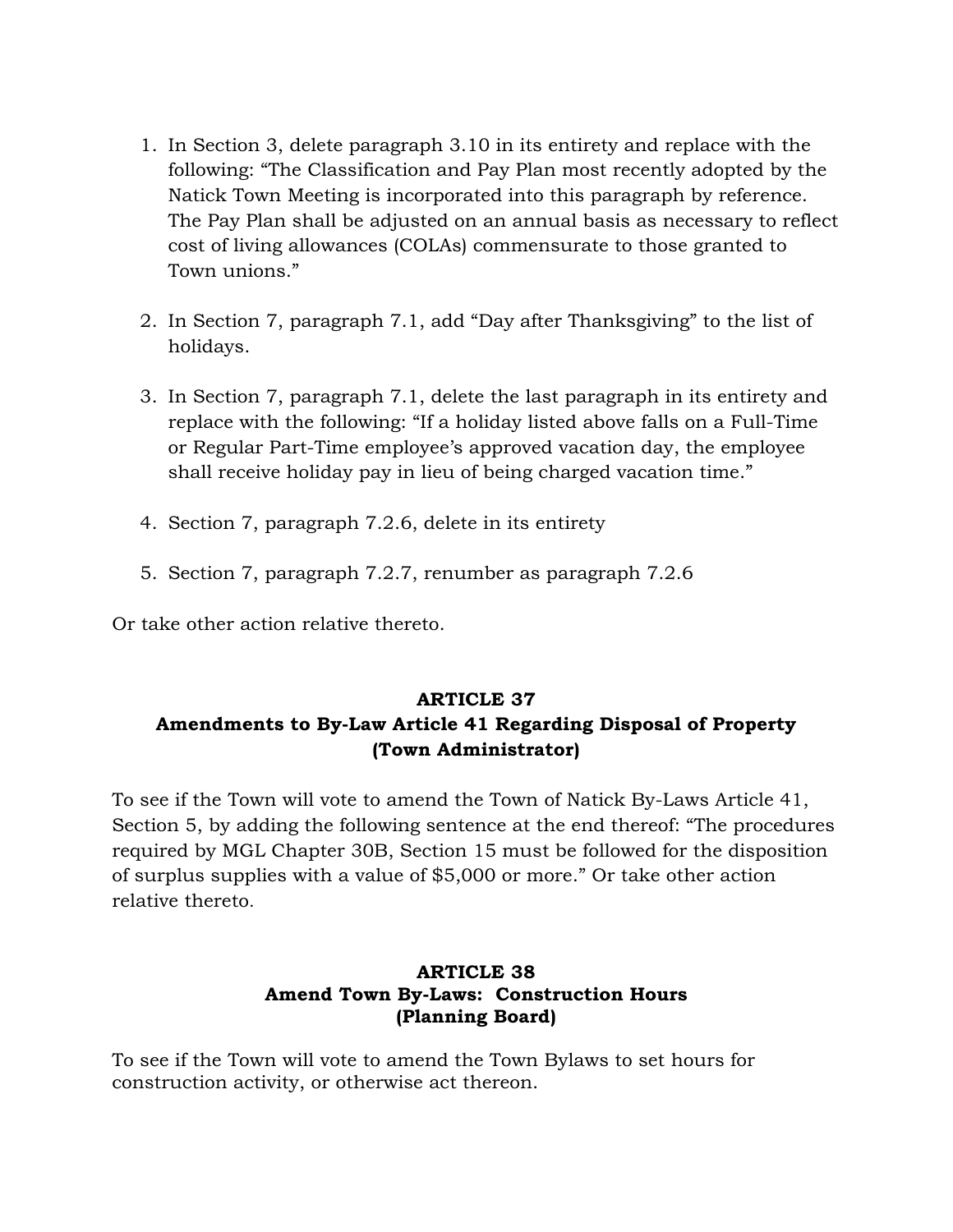### **ARTICLE 39 Amend Zoning By-Laws: Special Permit Granting Authority (Planning Board)**

To see if the Town will vote to amend the Zoning By-Laws to modify the designation of the Board responsible for Site Plan Review and for action as the Special Permit Granting Authority (SPGA) for certain non-residential zoning districts, or otherwise act thereon.

## **ARTICLE 40 Amend Zoning By-Laws: Definitions (Planning Board)**

To see if the Town will vote to amend Section 200 (Definitions) of the Zoning By-Laws to revise existing definitions in that section, or otherwise act thereon.

## **ARTICLE 41 Amend Zoning By-Laws: Off-Street Parking and Loading Requirements (Planning Board)**

To see if the Town will vote to amend Section V-D of the Zoning Bylaws to change the parking requirements in the Downtown Mixed Use District,

or otherwise act thereon.

### **ARTICLE 42 Amend By-Laws: Snow and Ice Removal from Sidewalks (Glen B. Glater, et al)**

To see if the town will vote to amend the town By-Laws to include regulations regarding the removal of snow and ice from sidewalks within the town of Natick.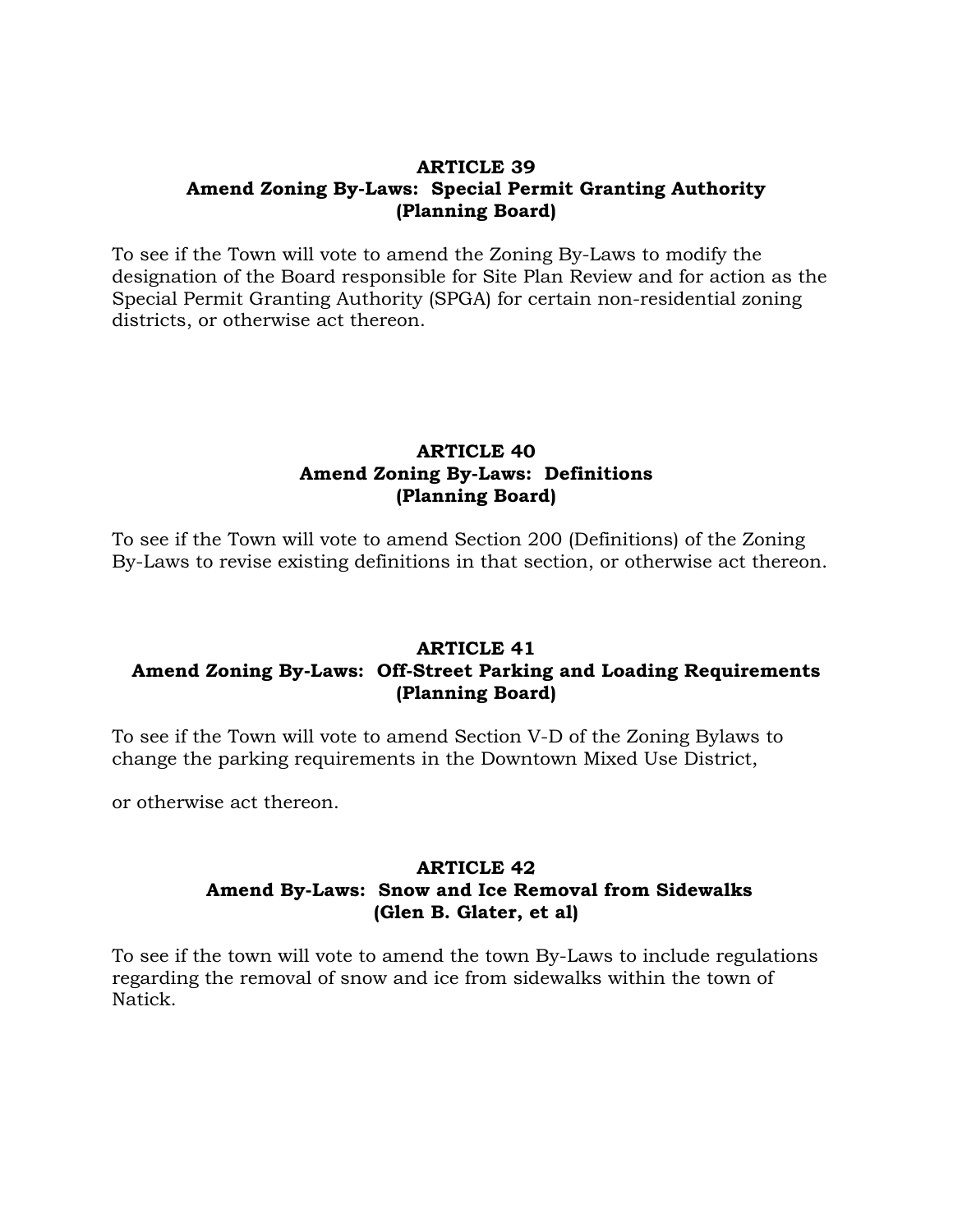### **ARTICLE 43 Committee Article (Board of Selectmen)**

To hear the reports of the several Town officers and reports of committees authorized by vote of any further Town Meeting and to authorize a sum of money for the purpose thereof.

The above articles are to be acted upon and determined exclusively by Town Meeting Members in accordance with Chapter 2 of the Acts of 1938 and Amendments thereto and the Town Charter and subject to the referendum provided thereby.

And you are directed to serve this Warrant by causing an attested copy of said Warrant to be posted in the two Post Offices in said Natick; and at the following public places in said Natick, to wit: Precinct 1: Reliable Cleaners, West Central Street; Precinct 2: Fire Station, Speen Street; Precinct 3: Station 5 Grille, Watson Street; Precinct 4: TCAN, Summer Street; Precinct 5: Wilson Middle School; Precinct 6: East Natick Fire Station, Rhode Island Avenue; Precinct 7: Bacon Street Farm, Bacon Street; Precinct 8: Natick Senior High School, West Street; Precinct 9: Natick Town Hall, East Central Street and Precinct 10: South Natick Fire Station, Eliot Street.

Above locations being at least one public place in each Precinct, in the Town of Natick, and also posted in the two Natick U.S. Post Offices, Bacon Free Library and Morse Institute Library seven days at least before April 12, 2011; also by causing an attested copy of said Warrant to be published once in the Newspaper called "*The Metrowest Daily News*", with notice of availability of an attested copy of said Warrant, said Newspaper published in the Town of Natick and said publication to be Friday, February 18, 2011.

Hereof fail not and make due return of this Warrant with your doings thereon to the Town Clerk at or before the time appointed for holding said meeting.

Given under our hands this  $15<sup>th</sup>$  day of February, 2011.

\_\_\_\_\_\_\_\_\_\_\_\_\_\_\_\_\_\_\_ \_\_\_\_\_\_\_\_\_\_\_\_\_\_\_\_\_\_\_ \_\_\_\_\_\_\_\_\_\_\_\_\_\_\_\_\_\_\_ JOSHUA OSTROFF CAROL A. GLOFF PAUL R. JOSEPH Chairman Vice Chair Clerk

\_\_\_\_\_\_\_\_\_\_\_\_\_\_\_\_\_\_\_\_\_\_ \_\_\_\_\_\_\_\_\_\_\_\_\_\_\_\_\_\_\_\_\_\_\_\_\_

CHARLES M. HUGHES JOHN J. CONNOLLY Member Member

#### *Board of Selectmen for the Town of Natick*

Certified copies of the Warrant are available a the Office of the Town Clerk, Natick Town Hall, 13 East Central St., Natick, MA between the hours of 8:00 AM –5:00 PM, Monday through Friday and at the Town web site [www.natickma.gov.](http://www.natickma.gov./)